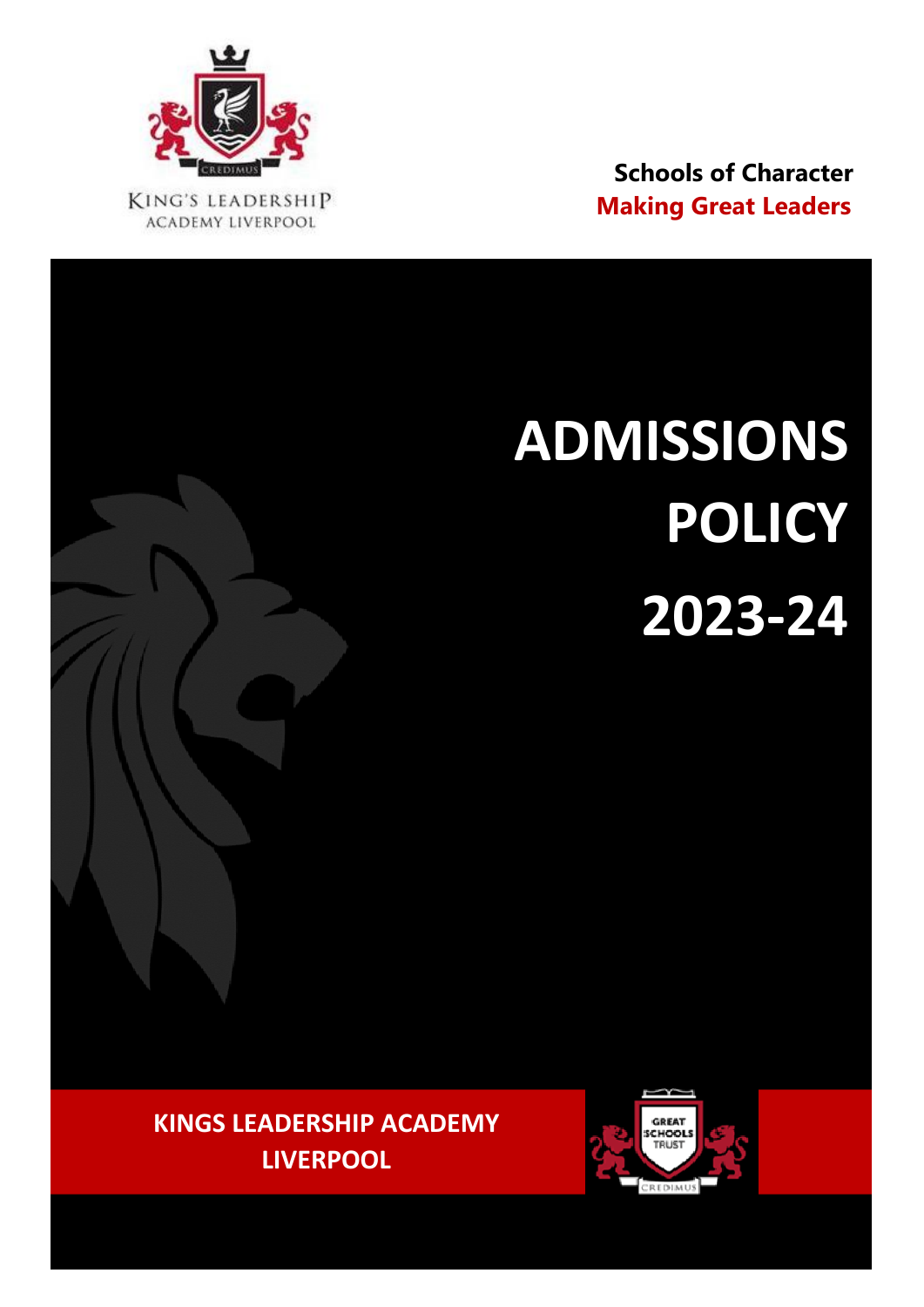

# **Document Control**

 $\overline{a}$ 

| This document has been approved<br>for use within | Kings Leadership Academy Liverpool   |
|---------------------------------------------------|--------------------------------------|
| This document has been approved<br>by             | <b>Trust Board</b>                   |
| On                                                | 03.03.2022                           |
| Date effective from                               | 03.03.2022                           |
| Date of next review                               | <b>March 2023</b>                    |
| <b>Review period</b>                              | Annual                               |
| <b>Status</b>                                     | Approved and active                  |
| Owner                                             | Executive Head Teacher, Mr M O'Hagan |
| <b>Version</b>                                    | N/A                                  |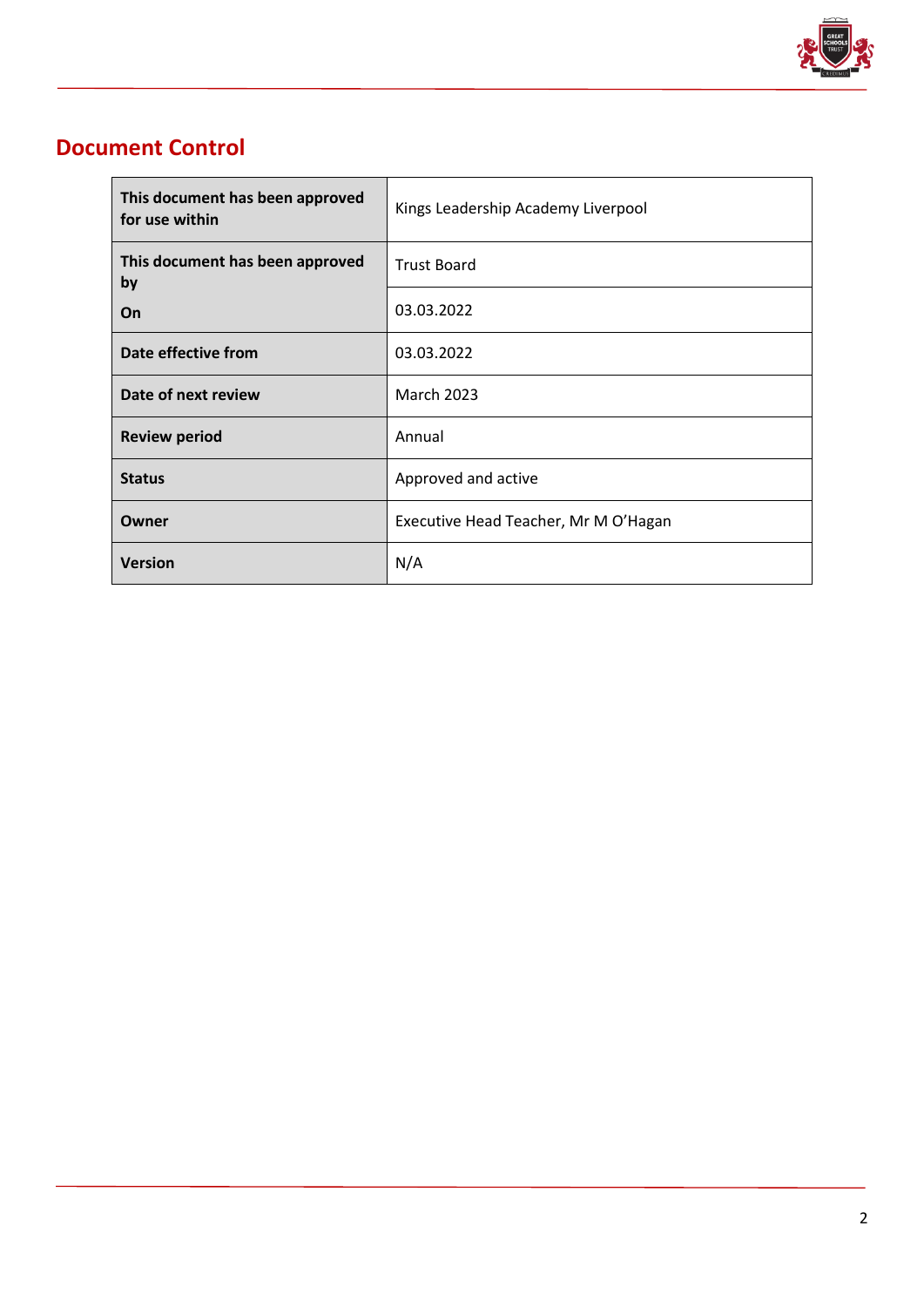

# **Kings Leadership Academy Liverpool**

Admissions Policy 2023-24

# **Contents**

| <b>Introduction</b>                       | 4 |
|-------------------------------------------|---|
| Aims                                      | 4 |
| Who is responsible for this policy?       | 4 |
| <b>Definitions</b>                        | 4 |
| <b>Applications for Year 7 Places</b>     | 5 |
| <b>Operation of waiting lists</b>         | 5 |
| <b>Address of pupil</b>                   | 5 |
| <b>Appeals</b>                            | 6 |
| <b>Fraudulent Applications</b>            | 6 |
| <b>Equality Impact Assessment</b>         | 6 |
| <b>Race Disparity Audit</b>               | 6 |
| <b>Monitoring, Evaluation and Review</b>  | 6 |
| <b>Linked Policies</b>                    | 6 |
| <b>Other Related Documents</b>            | 7 |
| <b>Summary of Changes in this Version</b> | 7 |
|                                           |   |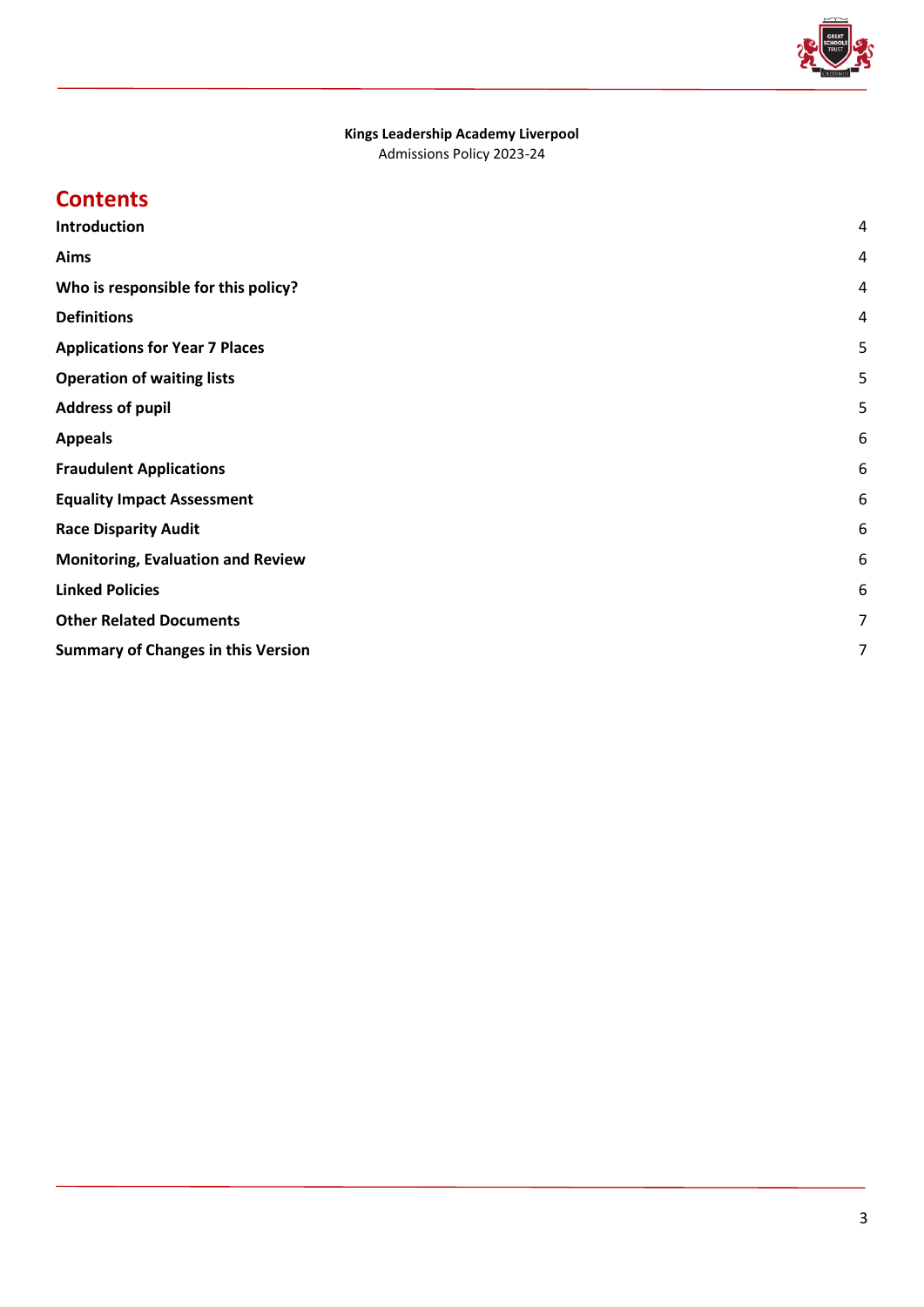

# <span id="page-3-0"></span>**Introduction**

Although King's Leadership Academy Liverpool is a 'Free School' it is committed to maintaining its status as a comprehensive school, serving the whole community, with no use of selection in its admission arrangements and policies. In line with this ethos the Academy Trust will provide admission arrangements which are fair and reflect the needs of the whole community which the academy serves.

# <span id="page-3-1"></span>**Aims**

This policy aims to:

- Explain how to apply for a place at the school
- Set out the school's arrangements for allocating places to the pupils who apply
- Explain how to appeal against a decision not to offer your child a place

#### <span id="page-3-2"></span>**Who is responsible for this policy?**

The Great Schools Trust, Board of Trustees are responsible for determining the school's Admission Policy. In undertaking this responsibility, Trustees will be guided by the requirements of the law and will conform fully to the national admissions code.

The Board ensures that the academy complies with school admissions legislation requiring local authorities to coordinate admissions arrangements in their area. Co-ordinated admission schemes provide a way to ensure that every parentliving in a local authority receives an offer of one, and only one,school place on the same day. We are a member of Liverpool City Council Local Authority Admissions Scheme. All applications should be made through of Liverpool Local Authority's on-line admissions system at:

#### School admissions - [Liverpool City Council](https://liverpool.gov.uk/schools-and-learning/school-admissions/)

Parents should have regard to the contents of the Secondary Admissions Information Booklet issued by the local authority.

# <span id="page-3-3"></span>**Definitions**

The **normal admissions round** is the period during which parents can apply for state-funded school places at the school's normal point of entry, using the common application form provided by their home local authority.

**Looked after children** are children who, at the time of making an application to a school, are:

- In the care of a local authority, or
- Being provided with accommodation by a local authority in exercise of its social services functions

**Previously looked after children** are children who were looked after, but ceased to be so because they:

- Were adopted under the Adoption Act 1976 or the Adoption and Children Act 2002, or
	- Became subject to a child arrangements order, or
	- Became subject to a special guardianship order

This includes children who appear to have been in state care outside of England and have ceased to be in state care due to being adopted.

A child reaches **compulsory school age** on the prescribed day following his or her fifth birthday (or on his or her fifth birthday if it falls on a prescribed day). The prescribed days are 31 December, 31 March and 31 August.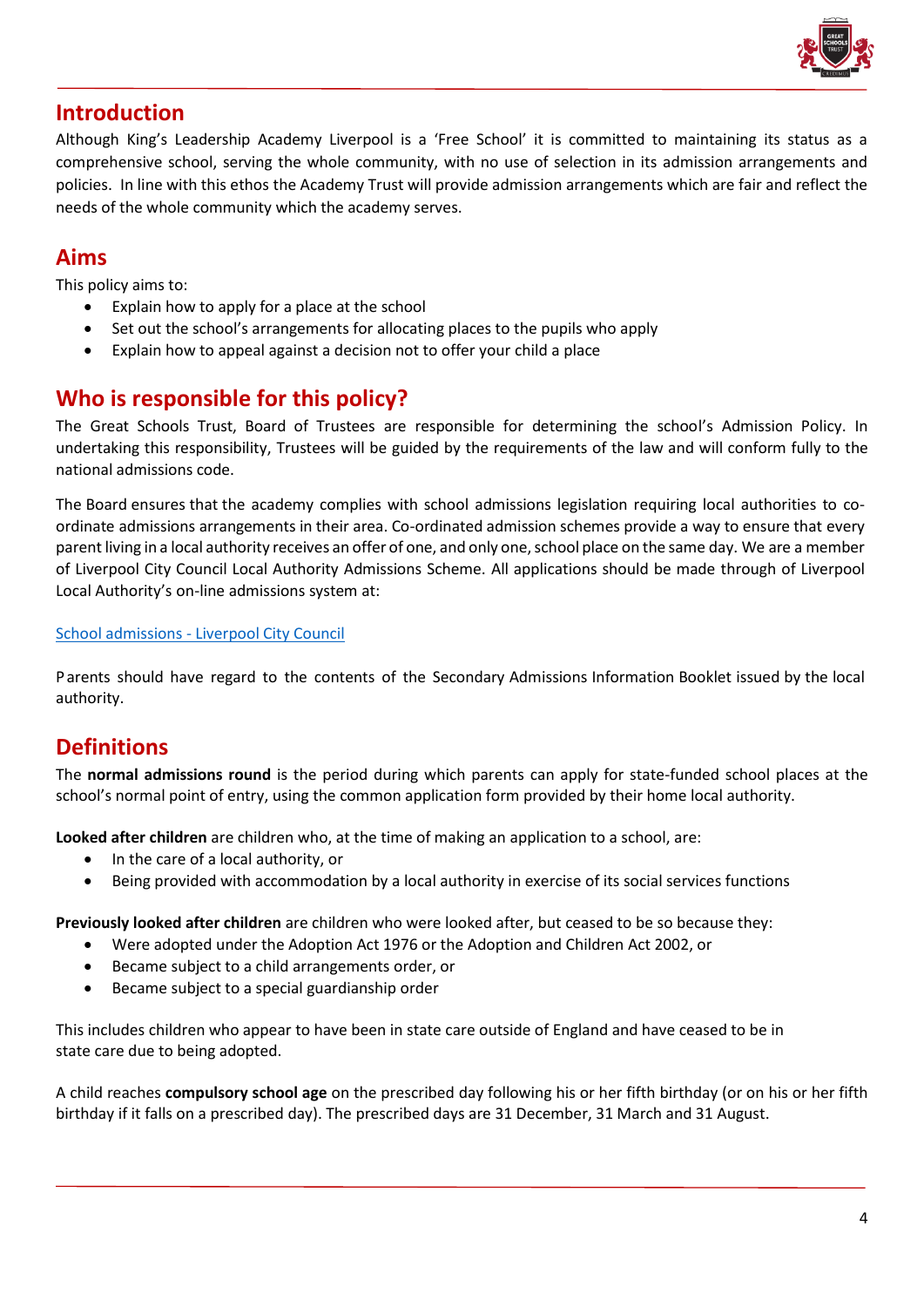

A child's home is deemed as the permanent address which (s)he lives with a person of parental responsibility as the main carer (as defined by the Children's Act 1989). Where a child spends time with more than one parent the place of residence of the parent/carer who receives Child Benefit will be deemed to be the child's home.

## <span id="page-4-0"></span>**Applications for Year 7 Places**

King's Leadership Academy Liverpool is an 11-18 Academy and the admission limit for September 2023 is 180 places.

# **Admissions to Year 7**

Where the number of applications for admission is greater than the published admission number, applications will be considered against the criteria set out below. After the admission of students with statements of Special Educational Needs where the King's Leadership Academy Liverpool is named on the statement, the criteria will be applied in the order in which they are set out below:

- **a) Looked after children** (as defined by s22 of the Children Act 1989) and previously Looked After Children.
- **b) Children who have a valid medical or social reason for a specific placement**. Details must be given on the preference form and this may be checked by a relevant officer. A letter in support from a senior health care or social care professional will be required as evidence when the preference form is submitted with a statement on why the Academy is the only educational placement appropriate for the child's needs.
- **c) Siblings** Children who have a sibling on roll at the time of their entry to the King's Leadership Academy Liverpool. "Sibling" is defined as a full or half brother or sister; a step brother or sister; an adoptive brother or sister, the children of parents/carers living together in the same family household.
- **d) Distance** Priority will be given to those children who live nearest to the Academy. A computer mapping system based on Ordnance Survey maps will be used to measure the distance from the child's home\* to the Academy gate2 using the shortest road route, unless it is possible to use a footpath which is considered as a safe walking route.

# <span id="page-4-1"></span>**Operation of waiting lists**

Subject to any provisions regarding waiting lists in the LA's co-ordinated admission scheme, the Academy will operate a waiting list for each year group. Where in any year the King's Leadership Academy Liverpool receives more applications for places than there are places available, a waiting list will operate until the end of the autumn term. This will be maintained by the Academy Trust and it will be open to any parent to ask for his or her child's name to be placed on the waiting list, following an unsuccessful application.

Children's position on the waiting list will be determined solely in accordance with the oversubscription criteria set out above. Where places become vacant they will be allocated to children on the waiting list in accordance with the over-subscription criteria.

# <span id="page-4-2"></span>**Address of pupil**

The address used on the application form must be the current one (at the time of application). If the address changes subsequently, the parents should notify the school and Local Authority. Where the parents live at different addresses, the current (at the time of application), and normal address of the child will be the one used. This will normally be the one where the child wakes up for the majority of Monday to Friday mornings. If a child has two addresses that they reside equally they will consider main residence as being the address at which the child is registered for child benefit.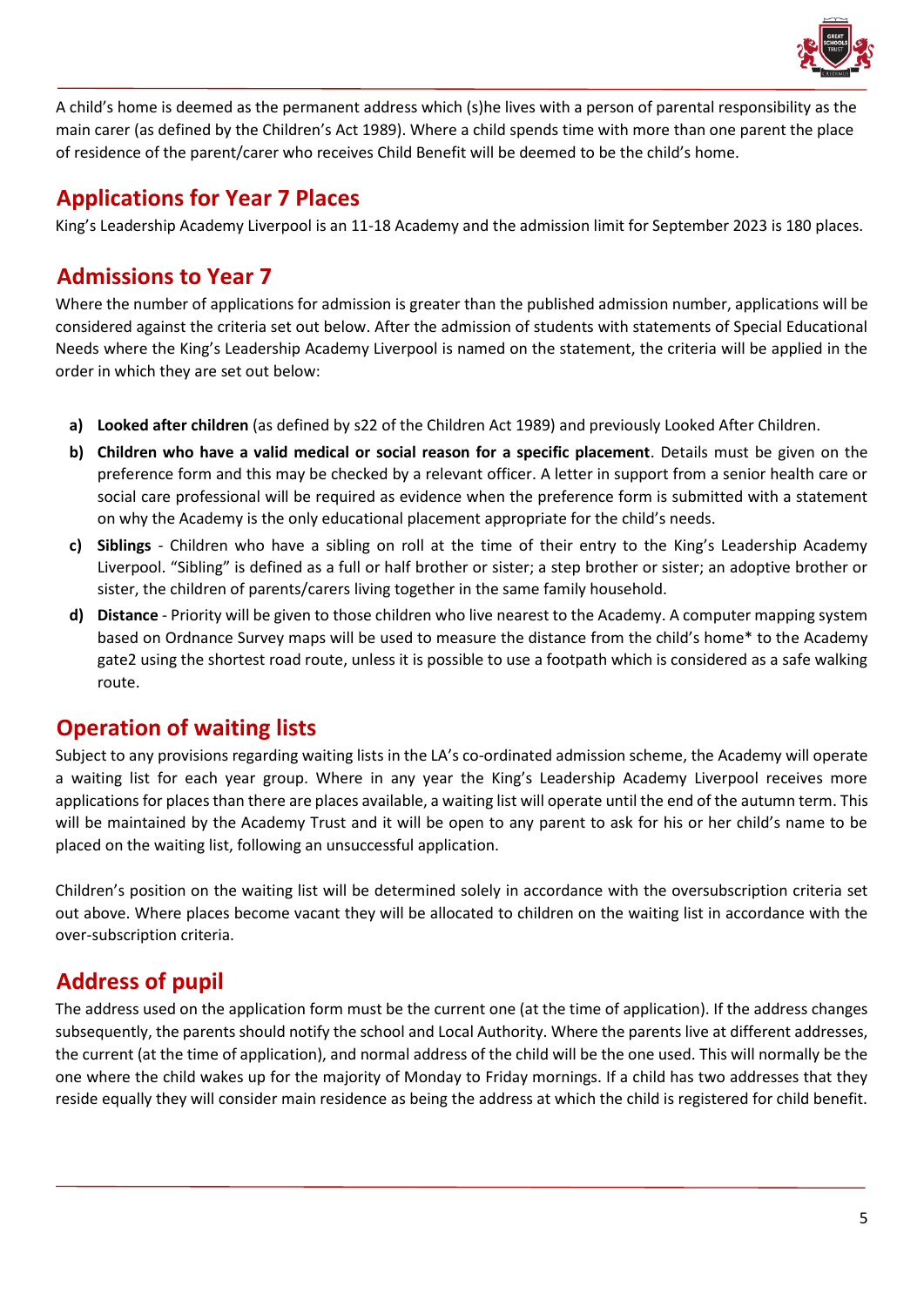

Parents may be asked to show evidence of the claim that is being made for the address, utility bills of various sorts showing the child's address as the one claimed. Where there is dispute about the correct address to use, it will be the responsibility of the parent or carer to provide appropriate written documentation for consideration due to data protection. For children of UK Service personnel and other Crown Servants returning to the area, proof of the posting is all that is required.

# <span id="page-5-0"></span>**Appeals**

In all admissions cases, parents who have been unsuccessful in securing a place for their child will have the right to appeal. Where an offer of a place cannot be granted, parents/carers have the right to appeal to an independent admission appeal panel set up under the School Standards and Framework Act, 1998, as amended by the Education Act, 2002. Parents should notify GST by emailing Executive Principal, Mr O'Hagan [\(m.ohagan@kingsliverpool.com\)](mailto:m.ohagan@kingsliverpool.com) outlining reasons supporting the admission enclosing any supporting documentation within 20 days of receiving the letter refusing a place. Parents will then have the opportunity to submit their case to the panel in writing and also to attend in order to present their case. You will normally receive 14 days' notice of the place and time of the hearing.

## <span id="page-5-1"></span>**Fraudulent Applications**

Where GST discovers that a child has been awarded a place as the result of an intentionally misleading application from a parent. The application will be considered afresh and a right of appeal offered if a place is refused.

## <span id="page-5-2"></span>**Equality Impact Assessment**

Under the Equality Act 2010 we have a duty not to discriminate against people on the basis of their age, disability, gender, gender identity, pregnancy or maternity, race, religion or belief and sexual orientation.

This policy has been equality impact assessed and we believe that it is in line with the Equality Act 2010 as it is fair, it does not prioritise or disadvantage any pupil and it helps to promote equality at this school.

# <span id="page-5-3"></span>**Race Disparity Audit**

We acknowledge the findings of the Race Disparity Audit that clearly shows how people of different ethnicities are treated across the public services of health, education, employment and the criminal justice system.

The educational section of the audit that covers: differences by region; attainment and economic disadvantage; exclusions and abuse; and destinations, has a significant importance for the strategic planning of this school.

#### <span id="page-5-4"></span>**Monitoring, Evaluation and Review**

This policy will be reviewed annually by the Principal/Executive Head Teacher and submitted to the Trust Board for approval. The Trust will ensure that the schools nominated Local Authority admissions department also receives a copy of the policy by their set deadlines.

Whenever changes to admission arrangements are proposed (except where the change is an increase to the agreed admission number), the Trust Board will publicly consult on these changes. If nothing changes, it will publicly consult on the school's admission arrangements at least once every 7 years.

# <span id="page-5-5"></span>**Linked Policies**

- Safeguarding Policy
- Equality and Diversity Policy